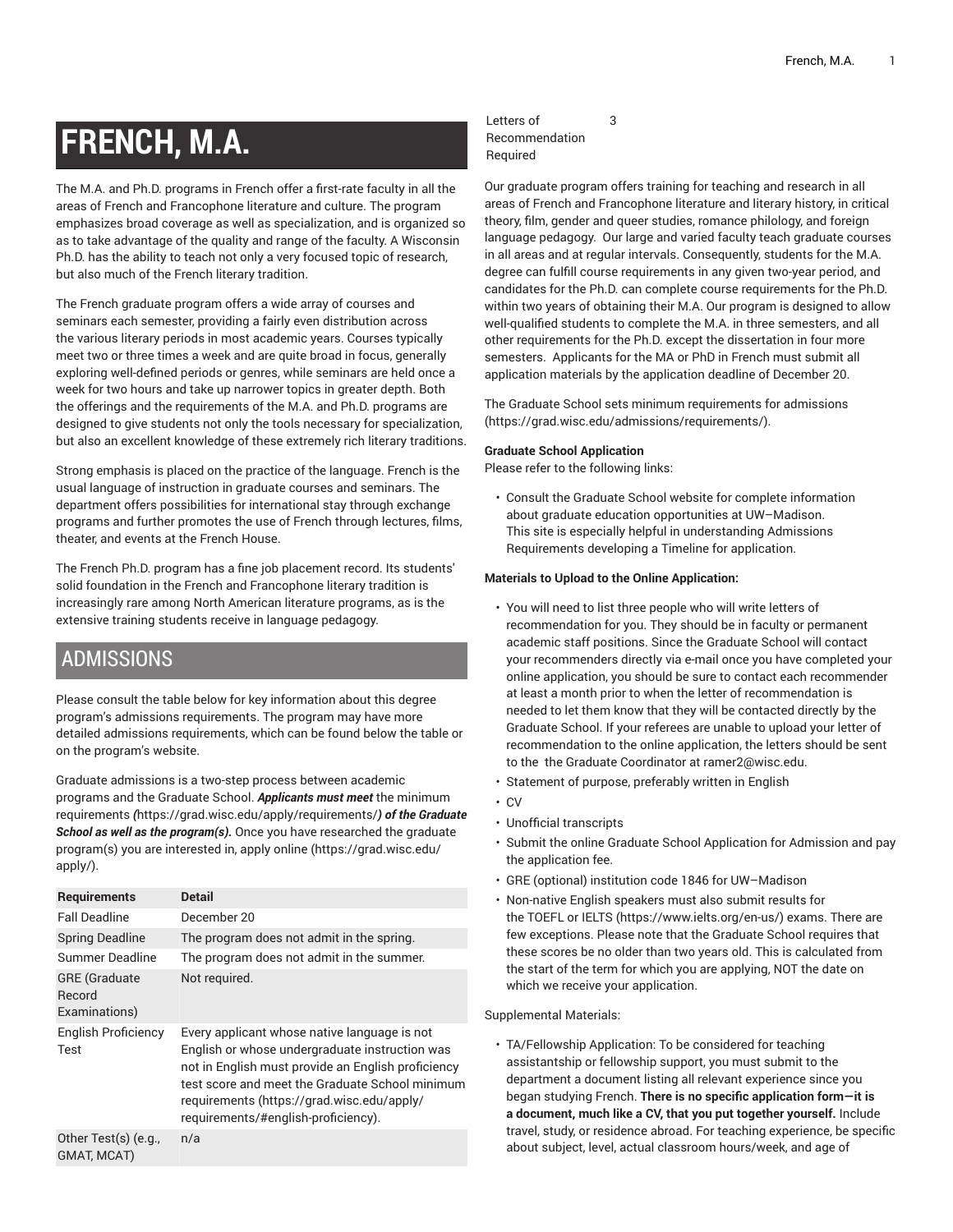students. Also indicate undergraduate and graduate honors, and how you would support yourself if UW was not able to offer support.

- Writing Sample (essay or paper in French—usually between 7 and 12 pages in length)
- List of French Literature and/or Civilization courses taken and grades received

**Questions?** Please contact Graduate Coordinator Shawn Ramer.

### FUNDING

# **GRADUATE SCHOOL RESOURCES**

Resources to help you afford graduate study might include assistantships, fellowships, traineeships, and financial aid. [Further](https://grad.wisc.edu/funding/) [funding information](https://grad.wisc.edu/funding/) ([https://grad.wisc.edu/funding/\)](https://grad.wisc.edu/funding/) is available from the Graduate School. Be sure to check with your program for individual policies and restrictions related to funding.

# **OTHER RESOURCES**

The Department of French & Italian is committed to providing full [funding \(https://grad.wisc.edu/funding/](https://grad.wisc.edu/funding/)) to all graduate students. Students who accept our offer of admission therefore receive fellowships or assistantships that cover tuition and provide eligibility to enroll in excellent comprehensive [health insurance \(https://](https://www.ohr.wisc.edu/benefits/health/#health-plans) [www.ohr.wisc.edu/benefits/health/#health-plans\)](https://www.ohr.wisc.edu/benefits/health/#health-plans) and [other benefits](https://www.ohr.wisc.edu/benefits/new-emp/grad.aspx#overview) ([https://www.ohr.wisc.edu/benefits/new-emp/grad.aspx#overview\)](https://www.ohr.wisc.edu/benefits/new-emp/grad.aspx#overview). Funding is guaranteed for a minimum of 5 years of study for students entering with a B.A., and a minimum of 4 years for those entering with an M.A. Moreover, it has been our departmental practice to continue to offer funding beyond guarantee as possible for students in good academic standing.

Teaching assistantships, the most common form of support in our department, offer the pedagogical experience and training necessary to be competitive on the academic job market. The teaching assignment is usually one course per semester, but double sections (two sections of the same course) can also be requested for an increased stipend, when available. While the guarantee of support means students in good standing will receive funding, the exact assignments are based on need, merit, and experience. Generally, a graduate student will, over the course of study, hold a variety of positions from French 101-204, which are available every semester. Teaching assistantships to provide technology and assessment support to the French MA/Ph.D. program are also available every semester. Students may also have the opportunity to teach more advanced courses, such as FRENCH 228 and FRENCH 271, and LITTRANS 360 depending on departmental need. For more information about our teaching assistantships, please visit our [website](https://frit.wisc.edu/funding/) ([https://frit.wisc.edu/funding/\)](https://frit.wisc.edu/funding/).

There are also [fellowships \(https://grad.wisc.edu/funding/](https://grad.wisc.edu/funding/fellowships/) [fellowships/](https://grad.wisc.edu/funding/fellowships/)) available from several sources on campus each year, including the Chancellor's fellowship, which starts at around \$11,000 per semester. Advanced Opportunity Fellowships are also available to increase the racial and ethnic diversity of the graduate student population, as well as support economically disadvantaged and firstgeneration college students. The department also offers a number of monetary awards every year, for academic performance and for teaching. Graduate students can also take advantage of our excellent [exchange](https://frit.wisc.edu/content/exchange-programs/) [programs \(https://frit.wisc.edu/content/exchange-programs/\)](https://frit.wisc.edu/content/exchange-programs/) during the course of their study.

### REQUIREMENTS

### **MINIMUM GRADUATE SCHOOL REQUIREMENTS**

Review the Graduate School minimum [academic](http://guide.wisc.edu/graduate/#policiesandrequirementstext) progress and degree [requirements \(http://guide.wisc.edu/graduate/](http://guide.wisc.edu/graduate/#policiesandrequirementstext) [#policiesandrequirementstext\)](http://guide.wisc.edu/graduate/#policiesandrequirementstext), in addition to the program requirements listed below.

### **MAJOR REQUIREMENTS MODE OF INSTRUCTION**

| Face to Face Evening/ | Weekend | Online | <b>Hybrid</b> | Accelerated |
|-----------------------|---------|--------|---------------|-------------|
| Yes                   | No      | No     | No            | No          |

#### **Mode of Instruction Definitions**

**Accelerated:** Accelerated programs are offered at a fast pace that condenses the time to completion. Students are able to complete a program with minimal disruptions to careers and other commitments.

**Evening/Weekend:** Courses meet on the UW–Madison campus only in evenings and/or on weekends to accommodate typical business schedules. Students have the advantages of face-to-face courses with the flexibility to keep work and other life commitments.

**Face-to-Face:** Courses typically meet during weekdays on the UW-Madison Campus.

**Hybrid:** These programs combine face-to-face and online learning formats. Contact the program for more specific information.

**Online:** These programs are offered 100% online. Some programs may require an on-campus orientation or residency experience, but the courses will be facilitated in an online format.

### **CURRICULAR REQUIREMENTS**

| <b>Requirements Detail</b>                       |                                                                                                                                                                                                                                                                                                                                                |
|--------------------------------------------------|------------------------------------------------------------------------------------------------------------------------------------------------------------------------------------------------------------------------------------------------------------------------------------------------------------------------------------------------|
| Minimum<br>Credit<br>Requirement                 | 30 credits                                                                                                                                                                                                                                                                                                                                     |
| Minimum<br>Residence<br>Credit<br>Requirement    | 16 credits                                                                                                                                                                                                                                                                                                                                     |
| Minimum<br>Graduate<br>Coursework<br>Requirement | Over half of degree coursework (18 credits out of 30 total<br>credits) must be completed in graduate-level coursework;<br>courses with the Graduate Level Coursework attribute<br>are identified and searchable in the university's Course<br>Guide (https://registrar.wisc.edu/course-guide (https://<br>registrar.wisc.edu/course-guide/)/). |
| Overall<br>Graduate GPA<br>Requirement           | 3.00 GPA required.                                                                                                                                                                                                                                                                                                                             |
| Other Grade<br>Requirements                      | No other grade requirements.                                                                                                                                                                                                                                                                                                                   |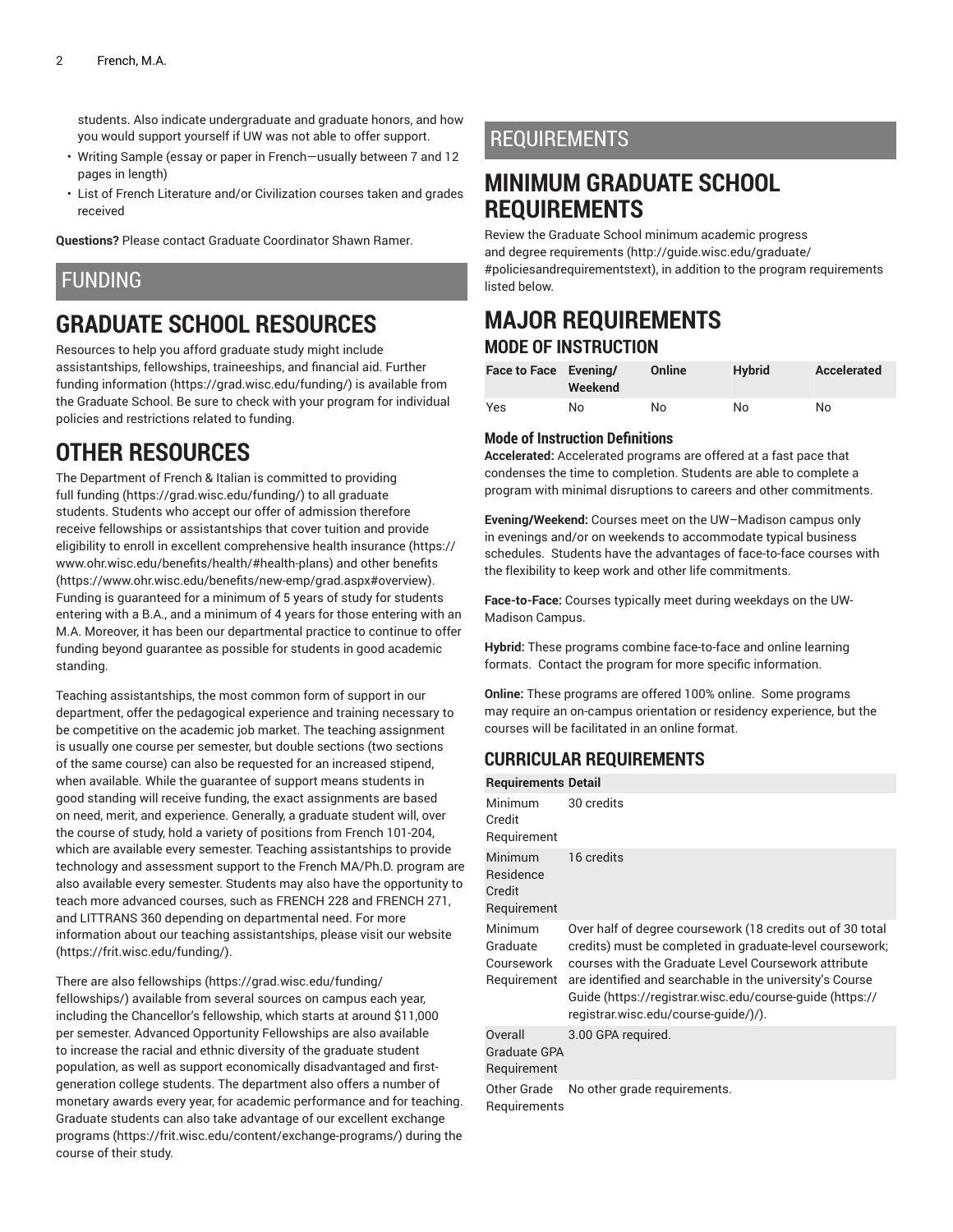Assessments 1) Oral Proficiency Exam: Non-native speakers of French

and Examinations the Department and receive a rating of at least "advanced must take an Oral Proficiency Interview administered by low" during their first two weeks. Depending on the results of this test, up to 6 credits of advanced French language courses and phonetics may be required (for instance: FRENCH 311, FRENCH/INTL BUS 313, etc.). 2) Comprehensive Exams: Students will have the choice between a written and oral examination, or an M.A. thesis and an oral defense.

Option 1: M.A. Examination: Written Examination:

- $\cdot\,$  The M.A. exam is usually taken by the end of the fourth semester of study, although taking it earlier is possible. It should be taken before the fifth semester of study. Given twice a year, it tests students' mastery of a broad range of texts fundamental to French and Francophone studies, along with their ability , to analyze texts, answer questions, and present , , arguments. The reading list is posted on the program website : [https://frit.wisc.edu/](https://frit.wisc.edu). In addition to this required list, students will add 30 titles of their ch oic e. They may select these additional texts from the Ph.D. General Reading List, or they may add texts of their own choosing. Each student's M.A. reading list needs to be approved by the M.A. committee. The list should be completed at least 3 months before the scheduled exam. To take the exam, students sign up with the Graduate Coordinator by April 30th for the August exam; for the January exam they must sign up with the Graduate Coordinator by the November break.
- Format: The written part of the M.A. exam lasts a total of 7 hours. In Part I (4 hours), students are given a choice of three questions within each of the three defined areas (Middle Ages - 16th - 17th; 18th - 19th; 20th - 21st - Francophone and Global French Studies). They must answer one question in each area. Students turn in their answers and take a one-hour break. In Part II (2 hours), students must choose one of three broad essay topics. Part I must be answered in French. Part II may be answered in English or in French.
- Use of Materials, Academic Misconduct: Students are not allowed any notes, documents, electronic files, or books (with the exception of a dictionary). M.A. exams can be handwritten, but if students prefer to use a computer provided by the Depart m e n t , they should be aware that they are not allowed to consult any files or websites. As with all other methods of evaluating students' performance in the program, such as course assignments, the Department conforms to university regulations governing academic misconduct. Students should refer to the following university website to familiariz e themselves with the definition of and the serious consequences of academic misconduct: [https://](https://conduct.students.wisc.edu/academic-integrity/) [conduct.students.wisc.edu/academic-integrity](https://conduct.students.wisc.edu/academic-integrity/) ([https://conduct.students.wisc.edu/academic](https://conduct.students.wisc.edu/academic-integrity/)[integrity/\)](https://conduct.students.wisc.edu/academic-integrity/)/.

Oral Examination: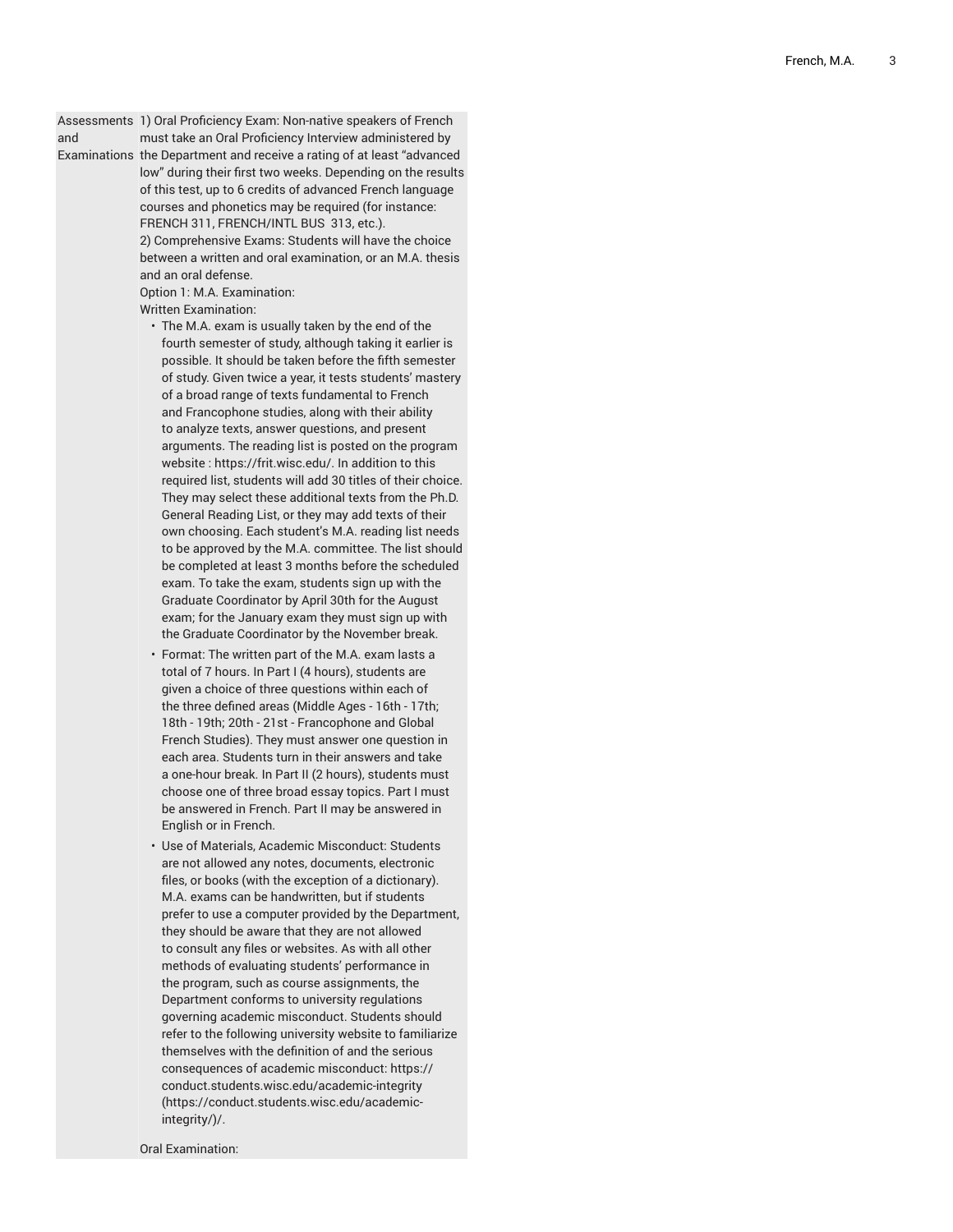A student who fails the written part of the M.A. exam will not take the oral part. The oral usually takes place within a week after the written examination and is conducted entirely in French. It lasts about one hour. Three hours before the oral, the candidate will be given three short extracts from the M.A. Reading List, and they will inform the Graduate Coordinator which extract they will analyze. The candidate will prepare an analysis of this extract in a room reserved for this purpose. There they will not have access to a computer and access to any other electronic devices is not allowed. They will annotate the text or write notes by hand that may be brought to the exam, and may use a dictionary in the preparation of these notes. During the exam the candidate will give an analysis in French of the extract chosen, lasting approximately twenty minutes. This will be followed by 10-15 minutes of discussion of the student's analysis of the chosen extract, and then by a period of questions (lasting approximately 25 minutes). Some of these questions may pertain to the candidate's written exam, but others may involve other texts on the M.A. reading list, from other areas.

• Weak Passes, Failures: If a student fails the written part of the exam, they will not take the oral part. They will be able to retake the entire exam at the next exam session. A student who fails the oral part of the exam may be allowed to retake the oral exam one time, at the next exam session, if s/he wishes to be reconsidered for admission into the Ph.D. program. In order to postpone the retake until a later session, the student must make a written request to the Graduate Studies Committee and have it approved.

#### Option 2: M.A. thesis and thesis defense

A Master's thesis in French (40-60 pages, including notes and bibliography):

A master's thesis is a piece of original scholarship written under the direction of a thesis advisor. Students who are interested in writing a master's thesis should begin thinking about possible topics early in their academic program. They should contact their prospective thesis advisor by the end of their first year so that they can work on their reading and thesis plan during their third semester and write/finalize their thesis during their fourth/last semester. A Master's Thesis project may be submitted for final approval only during fall and spring semesters—not in the summer.

Students should submit a prospectus five months before the anticipated defense. The prospectus should establish the main lines of argument and organization for the thesis, and it should spell out the methodology. It should also include a timetable and a working bibliography of major and secondary sources. The prospectus needs to be approved by the thesis advisor.

Once the prospectus is approved, students will choose a second and a third reader from the Department in consultation with their thesis advisor. The final thesis should be sent to the thesis advisor and the two readers at least three weeks before the scheduled defense. In addition to the mentorship provided by the thesis director, students will have the opportunity to work on their M.A. thesis within the framework of a research lab. Thesis defense:

Students selecting the M.A. thesis option will take a 60-minute oral exam that will consist of a 15-minute presentation of their findings, followed by a question and answer period. The questions raised by the members of the thesis committee will focus on the thesis but may also address broader points such as the conceptual framework, methodology, theoretical approach, and sociohistorical context that contribute to the definition and elaboration of the thesis topic. At the conclusion of the defense, the thesis may be approved in its current form or approved contingent on further revisions. If extensive revisions are required, the student will need to resubmit the thesis for final approval, and the M.A. thesis committee may request that the student do an additional thesis defense.

Language **Requirements** No language requirements.

#### **REQUIRED COURSES**

| Code                        | Title                                                                                                  | <b>Credits</b> |
|-----------------------------|--------------------------------------------------------------------------------------------------------|----------------|
| FRENCH 569                  | <b>Critical Approaches to Literature</b><br>and Culture: French and<br><b>Francophone Perspectives</b> | 3              |
| FRENCH 750                  | Research Laboratory I: Introduction<br>to Graduate Research                                            | 3              |
| FRENCH 820                  | College Teaching of French                                                                             | 3              |
| FRENCH 825<br>or FRENCH 826 | <b>Grammar and Style</b>                                                                               | 3              |

**Seminar Distribution Requirement:** For the M.A., students must take at least one seminar in the department in each of the three defined areas:

- Middle Ages  $16^{\text{th}}$   $17^{\text{th}}$
- $18^{th} 19^{th}$
- 20<sup>th</sup> 21<sup>st</sup> Francophone and Global French Studies

Note: seminars spanning more than one of these areas may be counted for only one of the areas they cover.

**Exchange Program Course Work**: Please note that courses taken while graduate students are participating in one of our exchange programs abroad do not usually count toward the completion of departmental degree requirements, although exceptions may be considered if students can provide adequate documentation of their written work, and if the Graduate Studies Committee finds the work completed abroad to be comparable to a graduate course or seminar offered in our department.

### **ACADEMIC AND TEACHING PORTFOLIOS**

- Academic Portfolio: Starting in a student's second year of courses (third semester), the student will begin keeping a portfolio of work accomplished academically (actual contents will be explained in the research laboratory described below). Towards the end of each academic year the student will write a one-page self-evaluation that explains the portfolio accomplishments for the given year and sets goals for the year to come. The portfolio and self-evaluation will be evaluated by the student's advisor, who will provide the student with a written evaluation of progress. For students who are TAs, they begin a separate teaching portfolio in their first semester of study and maintain it as long as they have a TAship.
- Teaching Portfolio: A teaching portfolio will be first set up in FRENCH 820 College Teaching of French**.** Its purpose is to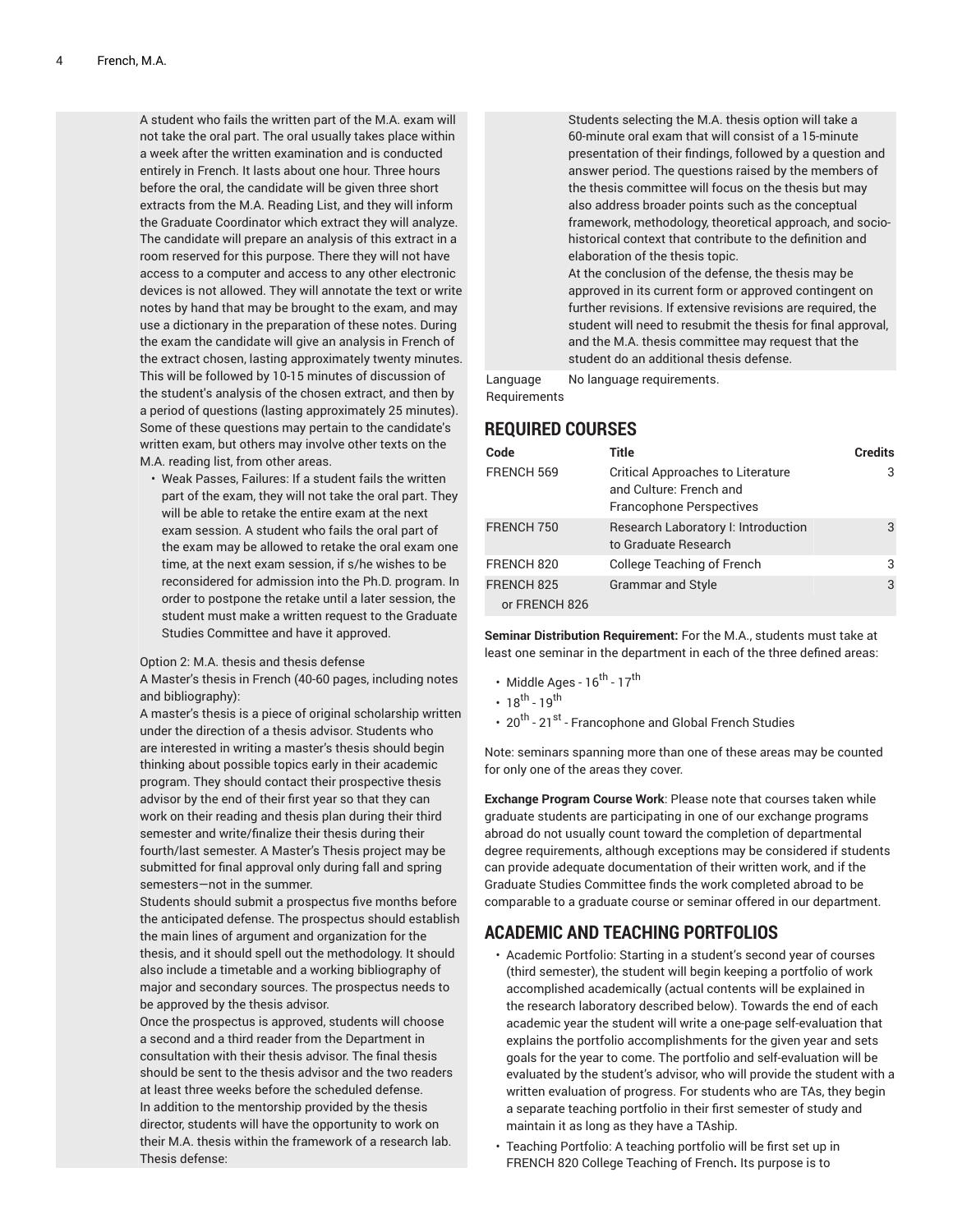document French graduate students' growth as instructors of language, literature, and culture as they move through each stage of the program. Materials gathered from French 820 may include statements about students' teaching philosophy, other self-reflective materials, and may also draw upon other pertinent work from FRENCH 820 College Teaching of French. During the remaining semesters of the MA and post-MA for as long as students continue to teach as TAs, one short reflective statement per semester (during those terms during which the graduate student is teaching or holding an assessment or technology TAship) will be added to the portfolio.

### **POLICIES**

# **GRADUATE SCHOOL POLICIES**

The Graduate School's Academic Policies and [Procedures](https://grad.wisc.edu/acadpolicy/) ([https://](https://grad.wisc.edu/acadpolicy/) [grad.wisc.edu/acadpolicy/\)](https://grad.wisc.edu/acadpolicy/) provide essential information regarding general university policies. Program authority to set degree policies beyond the minimum required by the Graduate School lies with the degree program faculty. Policies set by the academic degree program can be found below.

### **MAJOR-SPECIFIC POLICIES PRIOR COURSEWORK**

#### **Graduate Work from Other Institutions**

With program approval, students are allowed to count no more than 9 credits of graduate coursework from other institutions. Coursework earned five or more years prior to admission to a master's degree is not allowed to satisfy requirements.

#### **UW–Madison Undergraduate**

No credits from a UW–Madison undergraduate degree are allowed to count toward the degree.

#### **UW–Madison University Special**

With program approval, students are allowed to count no more than 9 credits of coursework numbered 300 or above taken as a UW–Madison University Special student. Coursework earned five or more years prior to admission to a master's degree is not allowed to satisfy requirements.

### **PROBATION**

The Graduate School regularly reviews the record of any student who earned grades of BC, C, D, F, or Incomplete in a graduate course (300 or above), or grade of U in research credits. This review could result in academic probation with a hold on future enrollment or in being suspended from the Graduate School.

### **ADVISOR / COMMITTEE**

Upon entering the department, students are each assigned a faculty advisor with whom they will work (in most cases) until they have completed all the requirements for the M.A. Students who wish to change advisors should speak to the Director of Graduate Studies for French. Within two months of completing the requirements for the M.A., students are requested to choose the Chair of their Prelims Committee, who may be but need not be the same as the originally assigned advisor; students' evolving research interests, among other factors, may warrant a change. The Chair of their Prelims Committee assists students with the process of preparing for the preliminary examination. Until the students complete the last preliminary examinations, they should work with their originally assigned advisor in regards to all matters other than the content and scope of the prelims (for instance: choice of

classes, etc.). Upon completion of the preliminary exams, the chair of the student's dissertation proposal committee, to be set up by the student in consultation with faculty, usually becomes the advisor, but a change of director is also possible at that time.

Students consult their advisor at least three times a year: once in September to become acquainted and address any issues related to the start of the academic year; a second time later in the fall, before course registration for the spring, in order to discuss course selection; and a third time in the spring, before course selection for the fall. Students are encouraged to contact their advisor concerning any academic problems or issues that may arise, and to engage with their advisor on an ongoing basis about their own short- and long-term concerns, plans, and interests. Advisors will mentor their advisees as well as attending to administrative functions like course selection and requirements. Advisors will actively participate in the end-of-the-year assessment of all graduate students. Additional information and clarification about requirements can be obtained from the Director of Graduate Studies for French or the Graduate Coordinator.

### **CREDITS PER TERM ALLOWED**

15 credits

### **TIME CONSTRAINTS**

**Timely completion of M.A. requirements**: The M.A. exam is usually taken by the end of the 4th semester of study, although earlier is possible. All requirements including the M.A. exam should be satisfied before the beginning of the 5th semester of graduate studies. Academic probation will be considered if all requirements including the M.A. exam are not completed by the beginning of the 6<sup>th</sup> semester.

Master's degree students who have been absent for five or more consecutive years lose all credits that they have earned before their absence. Individual programs may count the coursework students completed prior to their absence for meeting program requirements; that coursework may not count toward Graduate School credit requirements.

### **GRIEVANCES AND APPEALS**

These resources may be helpful in addressing your concerns:

- Bias or Hate [Reporting \(https://doso.students.wisc.edu/bias-or-hate](https://doso.students.wisc.edu/bias-or-hate-reporting/)[reporting/](https://doso.students.wisc.edu/bias-or-hate-reporting/))
- Graduate [Assistantship](https://hr.wisc.edu/policies/gapp/#grievance-procedure) Policies and Procedures [\(https://hr.wisc.edu/](https://hr.wisc.edu/policies/gapp/#grievance-procedure) [policies/gapp/#grievance-procedure](https://hr.wisc.edu/policies/gapp/#grievance-procedure))
- Hostile and [Intimidating](https://hr.wisc.edu/hib/) Behavior Policies and Procedures [\(https://](https://hr.wisc.edu/hib/) [hr.wisc.edu/hib/\)](https://hr.wisc.edu/hib/)
	- Office of the [Provost](https://facstaff.provost.wisc.edu/) for Faculty and Staff Affairs [\(https://](https://facstaff.provost.wisc.edu/) [facstaff.provost.wisc.edu/](https://facstaff.provost.wisc.edu/))
- [Dean of Students Office \(https://doso.students.wisc.edu/\)](https://doso.students.wisc.edu/) (for all students to seek grievance assistance and support)
- Employee [Assistance](http://www.eao.wisc.edu/) [\(http://www.eao.wisc.edu/\)](http://www.eao.wisc.edu/) (for personal counseling and workplace consultation around communication and conflict involving graduate assistants and other employees, postdoctoral students, faculty and staff)
- [Employee](https://employeedisabilities.wisc.edu/) Disability Resource Office [\(https://](https://employeedisabilities.wisc.edu/) [employeedisabilities.wisc.edu/](https://employeedisabilities.wisc.edu/)) (for qualified employees or applicants with disabilities to have equal employment opportunities)
- [Graduate School](https://grad.wisc.edu/) ([https://grad.wisc.edu/\)](https://grad.wisc.edu/) (for informal advice at any level of review and for official appeals of program/departmental or school/college grievance decisions)